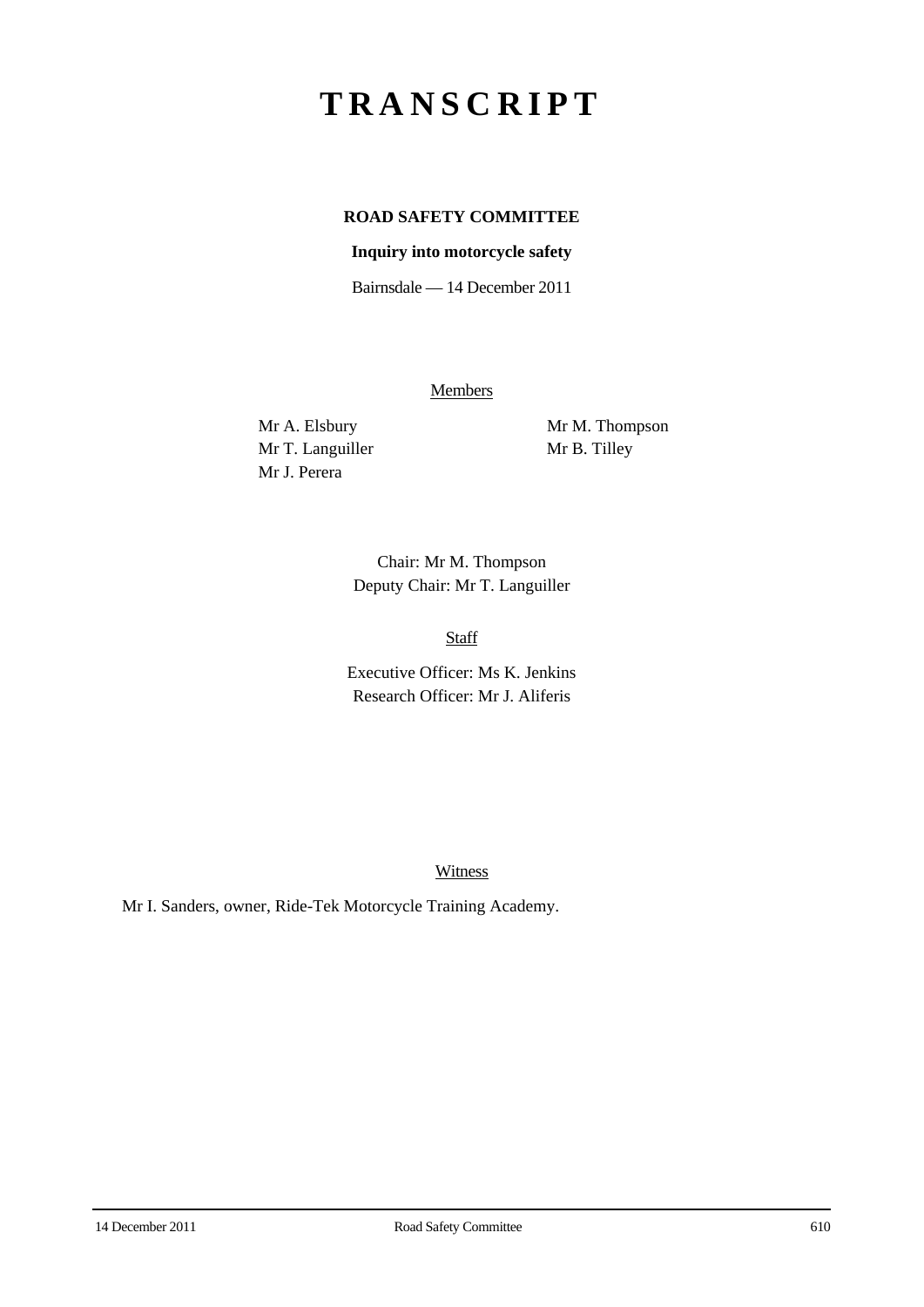**The CHAIR** — Mr Sanders, I welcome you to our hearings in Bairnsdale today and thank you for giving your time to attend. Just by way of general background the Victorian parliamentary Road Safety Committee is undertaking an inquiry into a number of measures which may improve motorcycle safety in Victoria. My name is Murray Thompson. The deputy chair is Mr Telmo Languiller. Andrew Elsbury is a member of the committee who got his motorcycle riding learners permit recently, and he is giving us a bit of insight from that perspective; and Bill Tilley has both a police and a military police training regime behind him in terms of motorcycle skilling.

You will get a copy of the transcript of proceedings today. You may correct any typographical errors and get it back to the committee, which we will then place on the committee's website. You also have the opportunity to give any evidence in camera or in private should you wish anything to be off the record, so to speak something that is not published on the internet or web — that you feel should be drawn to our attention. The person who will be writing our report is Mr John Aliferis, who is our researcher here.

We have had a brief discussion just beforehand. We are happy to work with you, but I invite you, if you would like, to open the batting and contribute your thoughts on motorcycle training, which is your area of expertise. We can ask questions of you as well, if that would be of assistance to kick-start your contribution.

**Mr SANDERS** — I apologise because I am not used to speaking in this sort of format. I usually have a bunch of students in front of me, and I know what I am talking about; they do not. If I fumble through a few  $things$  —  $-$ 

**Mr ELSBURY** — Do not worry; we are in a similar situation right now.

**Mr SANDERS** — Andrew, can I just open up and start with a question to you?

**The CHAIR** — I congratulate you on being the first person to start off by putting a question back this way. You are starting well.

**Mr ELSBURY** — I am worried about this line of questioning already.

**Mr SANDERS** — How long have you had your learners permit?

**Mr ELSBURY** — I have had the learners permit now for probably about 10 weeks, off the top of my head.

**Mr SANDERS** — Road bike or dirt bike?

**Mr ELSBURY** — Road bike.

**Mr SANDERS** — Right. Where do you ride?

**Mr ELSBURY** — Next question. No, I went and did a preliminary training course — —

**Mr SANDERS** — Pre-learner.

**Mr ELSBURY** — Pre-learning course. Then I did the actual licence course.

**Mr SANDERS** — No. You did the learners course.

**Mr ELSBURY** — Or the learners course, and I will be going out with DECA on-road on Friday. So I have not actually done any riding by myself yet.

**Mr SANDERS** — Why not? You have your learners permit.

**Mr ELSBURY** — I have my learners permit, but I am getting some more learning under my belt from professionals before I start doing any riding on my own.

**Mr SANDERS** — Why? You have a learners permit.

**Mr ELSBURY** — I do not feel that the training I have received thus far was adequate to put me on the road by myself.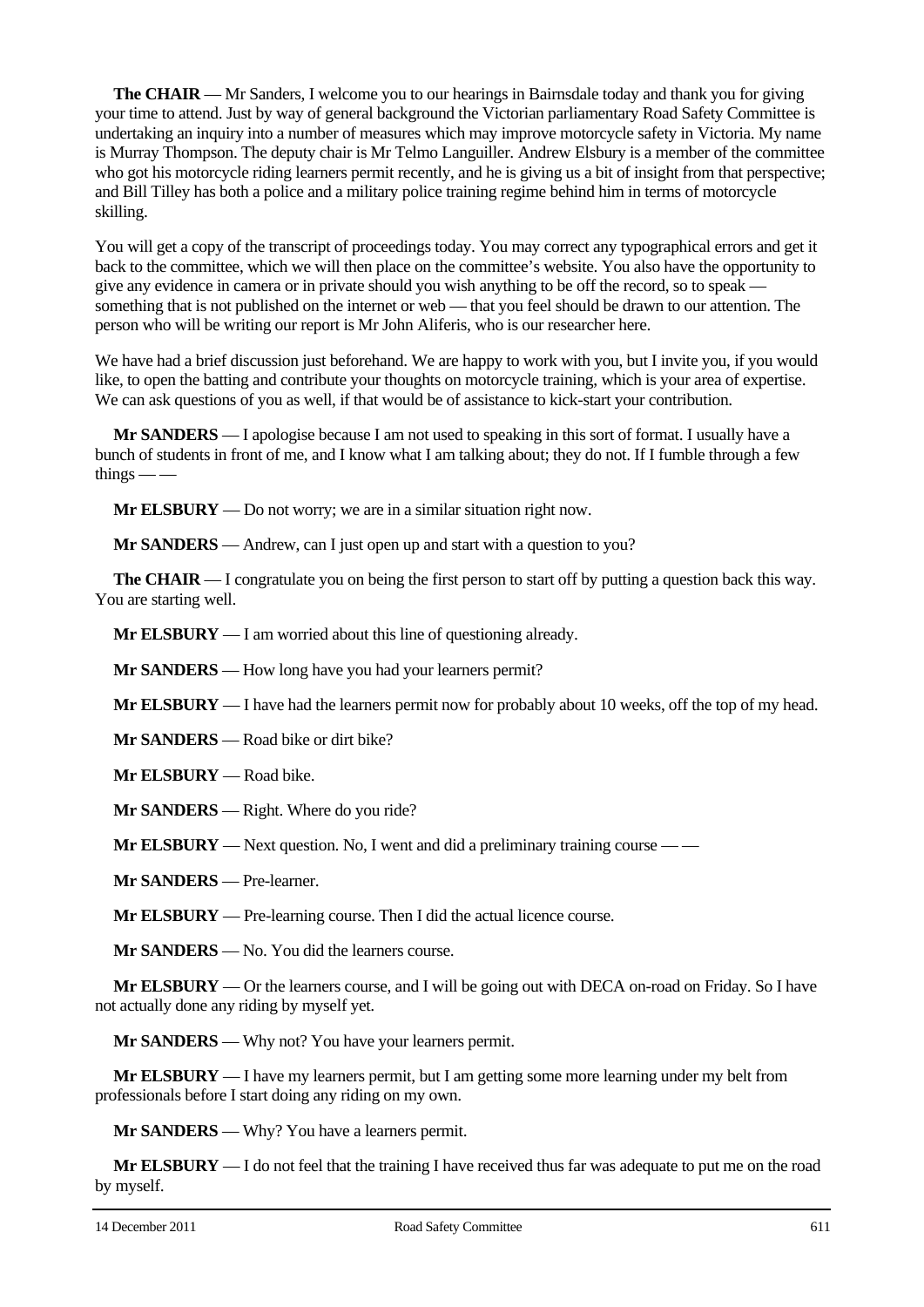**Mr SANDERS** — Thank you. I do not think it is appropriate either. It needs to be changed.

**Mr ELSBURY** — Yes.

**The CHAIR** — Over to you. How would you change it?

**Mr ELSBURY** — How much was that a leading question?

**Mr SANDERS** — Maybe there should be some on-road training as well. I am from the country. I work here and in Sale. I have a range in Sale as well. Up until two years ago I used to go down and help Ride-Tek in Dandenong originally, and now at Sandown Raceway. We give a guy — and VicRoads says so — no more than 25 kilometres an hour on the range, so our bikes really do not get out of second gear.

We do a pre-learners for some people who have never ridden. We do a day course: it is all in-house and it is all protected and fenced off, with no cars, nothing. People get a learners permit at the end of the day, and we say, 'That is a learners permit, not a licence; it is for you to go and learn'. For those in Melbourne especially, who have had nothing to do with the country — a lot of my students here have been riding bikes from the age of 10, even less, so they have a pretty good handle on riding motorbikes — the first time they get out with their learners permit they have cars and trucks buzzing around and they think, 'Hey, this is scary; I've got no cage around me'. They do very little riding, and then they come back because they have got only 15 months to get their licence. In a lot of cases we find that they have hardly ridden at all, and they expect to pass the licence course.

Maybe you should have got your licence before you did all this and I would have asked you about the licence testing, because I do not think much of that, either.

**Mr ELSBURY** — That is what I am going to be challenged to do in the next few months.

**Mr SANDERS** — When are you going to do your licence? You have got 15 months.

**Mr ELSBURY** — Yes, I have 15 months, and I am thinking maybe June, July next year. I will get a bit more experience.

**Mr SANDERS** — You will need a lot of experience. The other thing that I do not agree with at the moment is that we are allowed to do tests only. Sure, a lot of the guys up here do not have a problem with the riding test only. Because a lot of the students up here say — and I do not know how you are going to decipher what they are going to do — 'I only want my licence because I've got to have it to ride in the bush these days'. They say, 'I'll never ride on the road', but you never know.

**Mr ELSBURY** — Once you have the licence.

**Mr SANDERS** — Yes.

**Mr ELSBURY** — Once you have the licence you can ride anywhere; it does not matter, it does not differentiate.

**Mr SANDERS** — That is right, yes. But they are not interested in road rules or what we teach on the way you approach traffic or anything like that. They are not interested in that, they just want a licence — 'I've just got to have my licence because it costs too much when I get caught'. Maybe there should be compulsory courses, and also for those guys who just want to ride off-road, maybe they need to go somewhere and do a specialist course in dirt bike riding. I think people like BMW do off-road training on how to handle your bike in the bush, that sort of thing. But I am not really happy, especially that with the licence they say you have to be up to a certain standard to do the licence. I just say to them, 'The more riding you do, the easier it will become'. I get people who I know are going to be really safe out there on the road — and I am talking about people, girls or guys, who are in their middle age — but they have to go through the MLST system, which I do not agree with. That is what we have got to train them with and to test them by. There has to be a better way.

**The CHAIR** — Are there other comments you would like to make? Do you want to ask Mr Tilley any questions? He has done a bit of riding.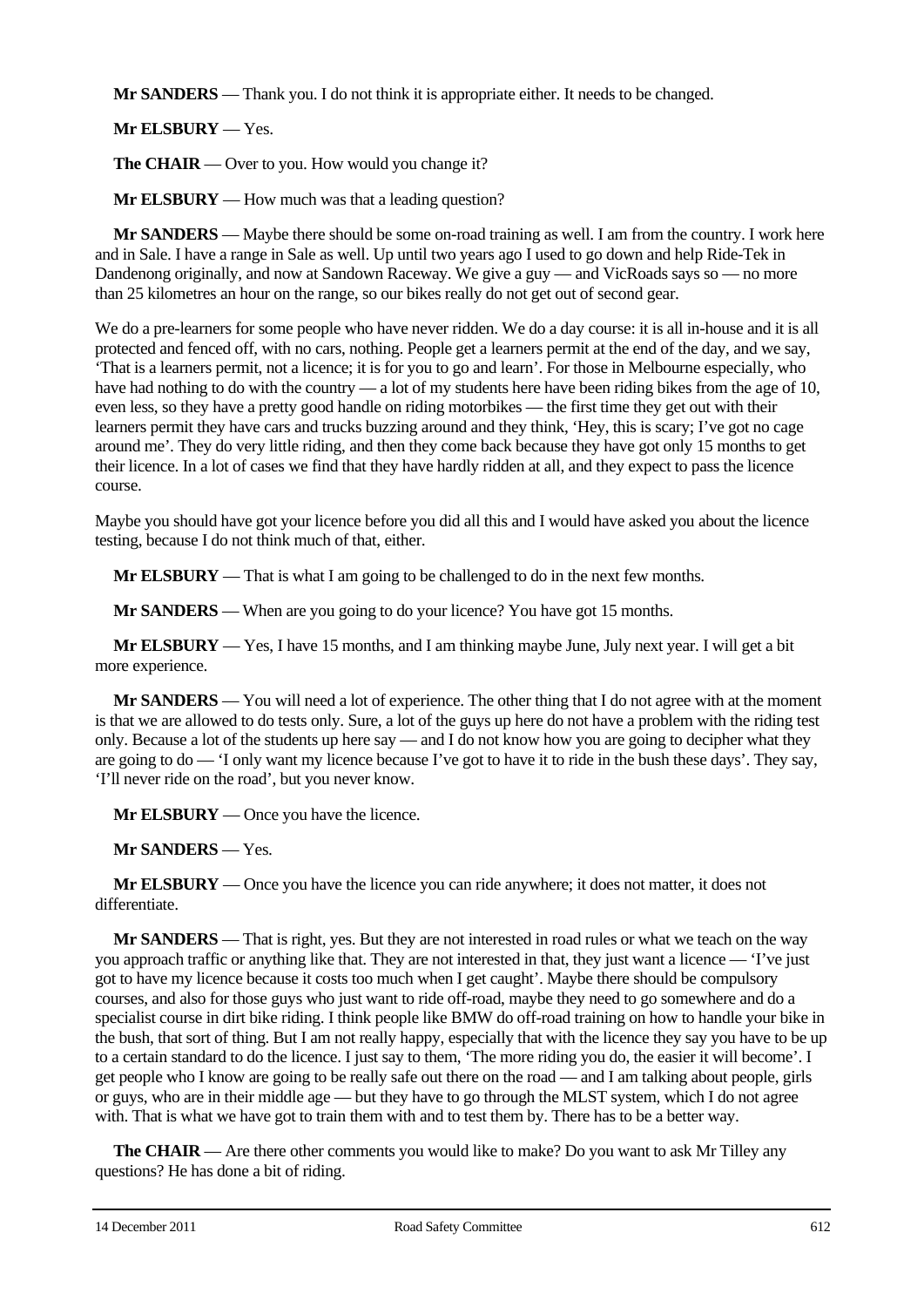**Mr ELSBURY** — Yes, share it around a bit; that would be good.

**Mr SANDERS** — Bill, do you still ride on the road?

**Mr TILLEY** — Not at the moment, no. I have sold, and I have not ridden personally for over 12 months, unfortunately.

**Mr SANDERS** — Only 12 months. So what do we do with the people who had a bike when they were young, got married, had half a dozen kids and a mortgage and all that, and their kids have all gone and they say, 'Now we're going to get back into riding'?

**Mr TILLEY** — You are absolutely right. Certainly we have heard evidence that returning riders is an issue before us. In my former career I was involved with road safety and investigating crashes and witnessing return riders unfortunately, yes. I will return it back to you, Ian: in your experience as a trainer are there some people who do not necessarily have the ability or the capacity to be given the opportunity to ride? Are there simply some people who just should not ride in the state?

**Mr SANDERS** — Yes.

**Mr TILLEY** — Or have you had students in the past who you have had difficulty passing off?

**Mr SANDERS** — One of the biggest problems with them is that you see them all day and they do everything perfectly. You say, 'Right, now I'm going to test you'. They go outside the lines, they put their foot down, they stall it. Yet I have had students who do not stall it all day. As soon I say it is test time the first thing they do is stall it. Do you know the metre square box that you have stop with your front wheels on it — they stall it, yet all day they can ride around it perfectly. You cannot say that they are not going to be able to ride on the road. Just recently I have had students here as old as 70. They had been riding bikes for years and then decided maybe they had better get a licence!

**Mr TILLEY** — They have been riding unlicensed for a number of years.

**Mr SANDERS** — Yes. Some of them are farmers. They have their farm bike, and they ride around the farm and they retire and get off the farm and say, 'What do I do? Maybe I'll go for a ride. I had better get a licence'. I get the odd one coming back and says, 'Can I have some extra training?'. DECA — or was it HART? — is trialling a program at the moment where they take three or four people out and go for a ride. Some of my students have been asked to go to that, but it is all done in Melbourne. They say, 'Hang on; I've just got my learners permit. I am really happy to go out and get some more experience, but I cannot travel to Cranbourne; I have never been in traffic on a motorbike before'. It is all happening around Melbourne, but we do not get the opportunity here. My mate in Wangaratta has the same problem. We were not involved with that training.

**Mr TILLEY** — I noted from what Sergeant Rod Lay from Victoria Police said — it was one of those moments — it is just about the change of terminology from the word 'training'. Do you find people are turned off by the word 'training' and maybe you could do some wordsmithing and use the word 'coaching' when it comes to motorcycling or returned riders? I am just going back into the field that were discussing earlier. Could it be as simple as using the word 'coaching' where someone can look at your roadcraft, not unlike some golf practices? Golfers return back to the pros to get some coaching.

**Mr SANDERS** — It might be a better way of wording it, yes, 'coaching'.

**Mr TILLEY** — In your field, as part of the Road-Tek academy, you always use the word 'training' rather than 'coaching', do you?

**Mr SANDERS** — Yes. I have never thought of it that way.

**Mr TILLEY** — It was just one of those moments from this morning; I actually picked up on it then. Maybe that could address some of those issues in relation to returned riders.

**Mr SANDERS** — Yes, definitely.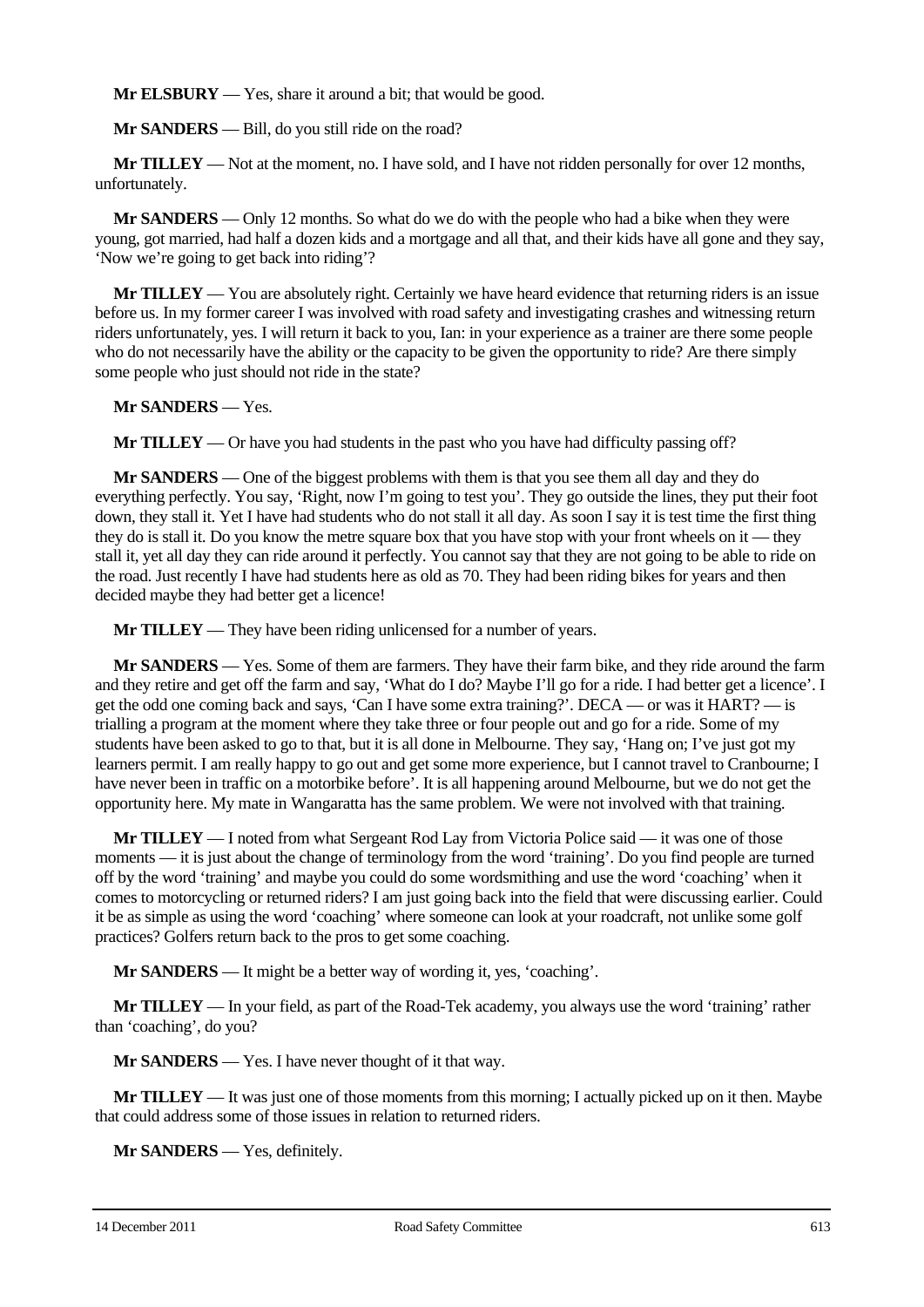**Mr LANGUILLER** — Thanks for your contribution. What responsibility do providers have to not pass people who do not have adequate skills or knowledge? What do you think should happen? We hear some providers may pass them when in fact they should not. What is your view on this?

**Mr SANDERS** — To be quite honest with you, I get very few failures. With the learners it is a pretty simple, silly mistake they have made because they are nervous.

**Mr LANGUILLER** — Have you come across riders who in your judgement should not get the learners permit and you do not provide it to them?

**Mr SANDERS** — Yes and no. They come back for extra training or they will come and do another day with me.

**Mr LANGUILLER** — So eventually they get it.

**Mr SANDERS** — Yes, eventually they get it.

**Mr TILLEY** — But if they pass the test, you cannot refuse them.

**Mr SANDERS** — No, and there is another problem. I know of one particular incident, and even his mate said this — and he has passed on now; he was a young bloke, and in fact his parents even locked up his bike, but he broke in and took it anyway, and he is not here any longer — he passed that test, but you know full well that he has not got it up here to be out there on the roads. What do you do about that? The VicRoads requirement is that if they pass that test and the 32 questions — and they had to get seven wrong — they can go out and ride.

**Mr TILLEY** — Is the current test adequate?

**Mr SANDERS** — No.

**Mr TILLEY** — What do you think the test should incorporate?

**Mr SANDERS** — I knew you would ask that. What about some on-road training? They come up to a corner and they are wobbly, and we say, 'We need to fix that' or we say, 'He just went through a stop sign' or, 'He took that corner a bit wide'. I said to somebody I have known for a long time, only through business, 'We'll go for a ride to Sale'. I took her the back way. I went in front for a while, and I waved her through. I said, 'Righto, you go for a while'. Up near Hollands Landing is a fairly slow corner. There is 70-kilometre sign there. There are double lines. We are coming up to that corner and she is in front, and I am thinking I do not see a brake light: we are going pretty hard and I do not see a brake light. The next thing she went straight across the double lines. She just lost attention for a minute. She took no notice of that 70-kilometre sign. I can go around that corner a lot more quickly than 70 and stay on the right side of the road. She pulled over, and I will not repeat what she said, but it gave her a good fright and a good lesson too. I do not know how you can educate them. I talk about protective clothing and all of that sort of stuff. Maybe protective clothing needs to be compulsory.

**Mr TILLEY** — That is a maybe, is it? In your view, do you think it should be mandated?

**Mr SANDERS** — It should be, yes. I am 61. I have seen some awful accidents — mates too. It is not a pretty sight, and that is just because they have a T-shirt on or a pair of shorts. It should be mandatory, yes. It should be compulsory. Maybe we could use scooters. They can get their learners permit on a scooter, which has no gears. Maybe you need to bring in a law which says that if you are going to do it on an automatic, that is all you are allowed to ride.

**Mr TILLEY** — In your training experience, have you had any involvement with or seen simulators?

**Mr SANDERS** — No.

**Mr TILLEY** — When you are training students in relation to protective clothing, what do you make your students wear?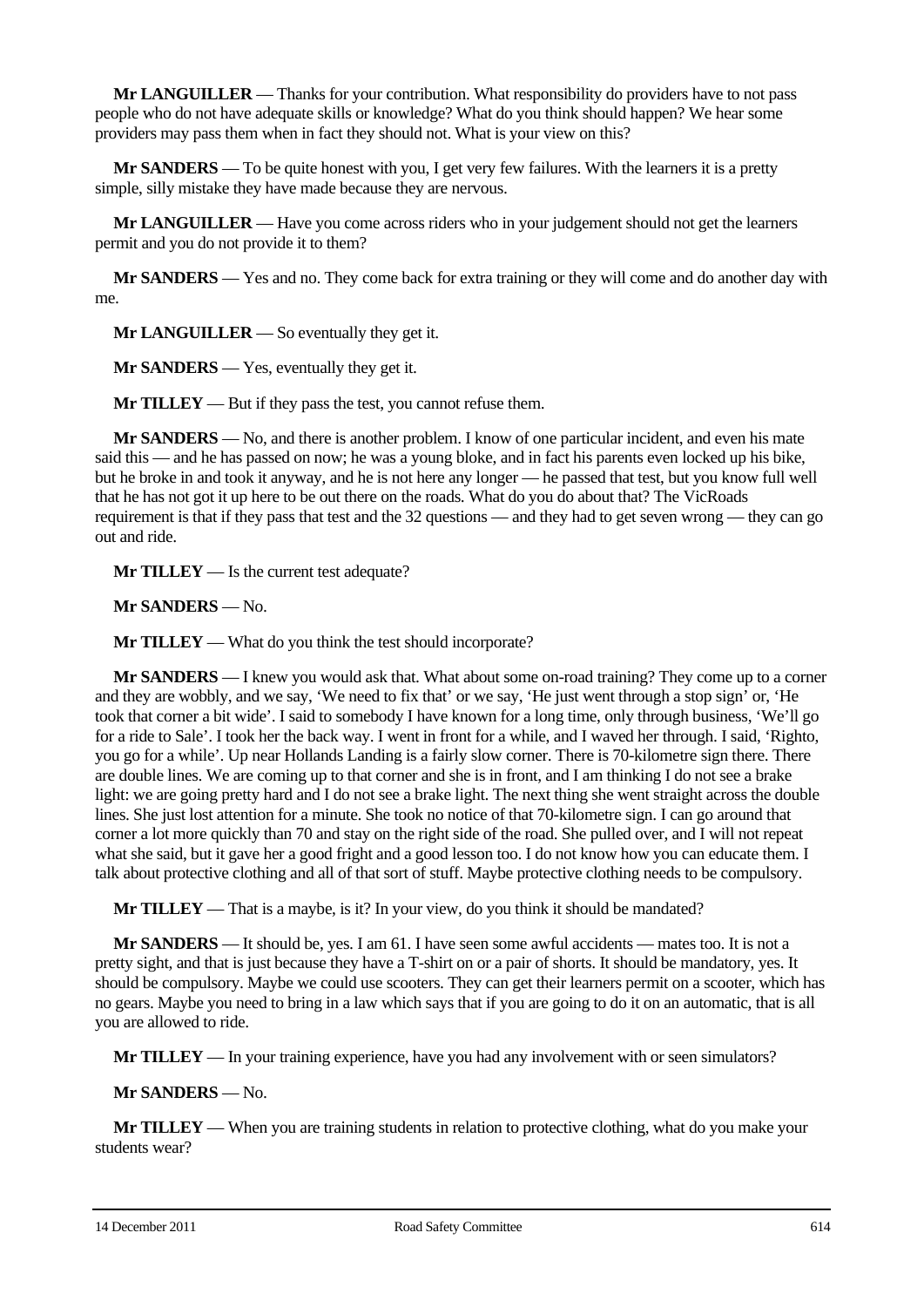**Mr SANDERS** — All they have to wear is long pants, long sleeves and reasonable footwear. I say them it is preferable that they do not wear steel-cap boots. We supply them with a helmet and a pair of gloves. That is all we require: long sleeves and long pants. For example, a guy a couple of weeks ago came down and said, 'Yes, I can ride'. He did a licence test only and crashed one of my bikes. He had one of those fleecy shirts on, and it took all the skin off his elbow. All that is required is long sleeves and long pants.

**Mr TILLEY** — As the current legislation requires.

**Mr ELSBURY** — In relation to your experience with VicRoads and the audits it does on training providers, do you think they work, and is there anything wrong with the way it does the audits?

**Mr SANDERS** — I just had an audit yesterday.

**Mr ELSBURY** — It is fresh experience then.

**Mr SANDERS** — The guys who come out and do the audits are quite reasonable. All they are looking for is to make sure that we are doing the training the way it should be done. I have no complaints. Some of the stuff is a little bit silly — my lines up here are a little bit rusty; they need painting.

**Mr ELSBURY** — How regularly would you have your trainers undertake some form of retraining themselves? How often would they get development?

**Mr SANDERS** — No, they do not do any re-training.

**Mr ELSBURY** — They do not do any retraining. Okay.

**Mr SANDERS** — When you say 'training' — what sort of training are they going to do?

**Mr ELSBURY** — Perhaps having one of their peers watching them go through the course or get them on the bike and say, 'You might want to knock that rough edge off' or, 'Have you thought about this?'.

**Mr SANDERS** — It is a little bit different for me because I do not go to Melbourne anymore. Ride-Tek in Melbourne is quite big, and we did that sort of thing every 12 months or something like that. One of us would look at the other and have a go. I am a sole operator; I do it all myself here. One of the problems is that there is not enough work for anybody else or another instructor. In Melbourne they will do two courses a day, for argument's sake — two learner courses or a licensed learner course in one day. Here sometimes my students are a little bit spoilt; there are only two of them on the course. For a big company they are not going to bother coming up to Bairnsdale. I am a sole operator here at the moment. I still keep in touch with a lot of the other guys in Melbourne, but as far as me doing training, no. VicRoads comes out and does an audit on me and watches me do a course now and again. That is about it.

**Mr ELSBURY** — Thank you.

**Mr TILLEY** — Just in the spirit of Christmas and Santa Claus and ho, ho, ho and all that, if we go in with a bit of a wish list in relation to motorcycle safety, are you able to give us some things that you would like to see happen, given your interest in the training regime, to make motorcycling safe in the state of Victoria?

**Mr SANDERS** — I think we should do some on-road training, certainly in Melbourne. We are supposed to be having a meeting with VicRoads over this new — —

**Ms JENKINS** — Graduated licensing.

**Mr SANDERS** — Thank you; graduated licensing. We are supposed to be having another meeting with them, and I hope we do because we want to have some input as well. We do not want VicRoads just to come up with something. Have you seen that log book? Certainly have some on-road training but not to that sort of extent. If they make it too expensive, you will find people will say they will ride without a licence. And if you have a look at the reports, you will see they are doing it now. I went to one of those meetings about graduated licensing, and one of the girls who was sitting at my table and had done her learners course with me, by the way, said — and I do not agree with the \$50 — what do you call it?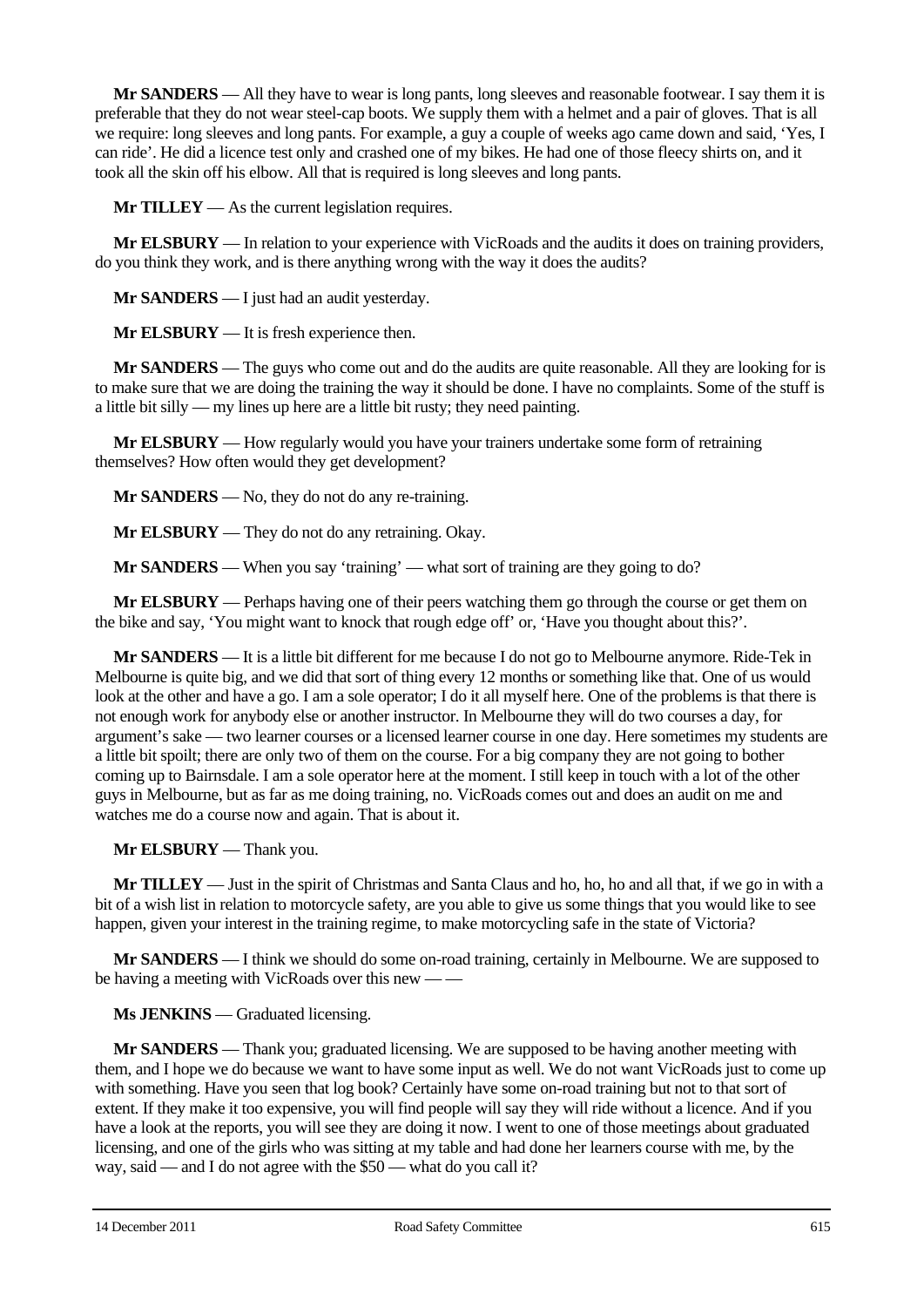#### **Mr TILLEY** — Safety levy.

**Mr SANDERS** — I do not agree with the safety levy because I read somewhere of a leaked report that they would use some of the money to buy police motorcycles. That is not what is there for. If you have three motorcycles registered, you can only ride one at a time; why should I pay another \$150 — \$50 for each bike that is registered?

I also saw an article in one of the motorcycle magazines about the air force in Queensland. They had training on the air base for their motorcycle rides — sorry, not training; we will call it coaching! What they were saying was that if they had these guys come out and give them training in braking, cornering and that sort of stuff, they are saying if we have less accidents on the road, that will mean we will have less down time. What this woman said was that if we had cheaper training — coaching — maybe there would be less people in hospital and we could cut back on the cost of rehabilitation. It all comes down to a cost. One of the other people — I am not going to say who it was, but it was a policeman — said at this meeting they should do more training. It is all right for him; he has been trained by we taxpayers. If you ask people to do extra and it is going to cost them \$200 or whatever, they will say, 'If I don't need to do it, I will not do it'. It all comes down to an expense. It is a bit hard; we need to sit down with VicRoads and see if we can make it better. Certainly what we do is really not much at all.

**The CHAIR** — Ian, we may just run you through a few questions. What sort of bike do you ride?

**Mr SANDERS** — A Harley-Davidson.

**The CHAIR** — How many cc?

**Mr SANDERS** — 1340cc, 80 cubic inch, and 1840cc.

**The CHAIR** — You mentioned before that you had seen some awful accidents and that you are 61. In retrospect, what may have averted those accidents from taking place?

**Mr SANDERS** — Some of them were through alcohol; some of the kids had been drinking. How you overcome that I do not know. One other thing — while I think of it — we have a restricted period of 12 months from the time you get your licence. After that 12 months you can buy yourself a CBR 1000 or a Hyabusa R1 or whatever. They are very tricky, mate. Mine is 1340; I am talking about a bike that is a 1000cc and goes a lot harder than mine, and they are very twitchy. Maybe after 12 months you could go buy one of these. I have guys saying, 'I'm not going to ride now until I can buy my R1'. If you have ever ridden anything like that — man, do they go! They are crazy. Maybe if you want to buy a high-performance bike, there needs to be extra training. These things are good for 300 kilometres an hour — over 100 kilometres an hour in first gear — and they can get it on the back wheel in every gear. They have awesome power. Maybe there needs to be a special school for that sort of thing.

**The CHAIR** — Just going back again to the awful accidents that you have seen, some involving alcohol, were there any other causes of the accidents? Were there potholes in roads? Was it on a bend? Was it caused by excessive speed?

**Mr SANDERS** — Excessive speed, yes, I have seen that. When I was 18 quite a few of us used to ride motorbikes because you could get your motorbike learners at 17 and 9 months. Mind you, as a kid there was no such thing as a Japanese bike here, and there were no dirt bikes. What we rode in the paddocks — 'Joe Blow down the road has an old AJ in the shed; let's see what he wants for it'. We were riding those old heavy British things around in the paddocks. That is where we learned to ride. The machines that we had back then did not go all that hard, but they did not stop all that well either. I guess most of it is speed that you see. Guys go to Tassie. I have been to Tassie. I have seen guys come off. I am a lone rider; I do not ride in a group. If I want to go for a trip, I throw the wife on the back and we just go cruising around these days. I am not into the high-performance stuff, sorry. Most of it is probably people thinking they are Mick Doohan on the roads instead of doing it at the racetrack. How you stop that, I have no idea.

**The CHAIR** — Ian, if you do have any ideas, feel free to keep in touch with our committee. You will get a copy of the Hansard transcript. Is there anything else you would like to present to us in relation to motorbikes, motorcycle safety or road design?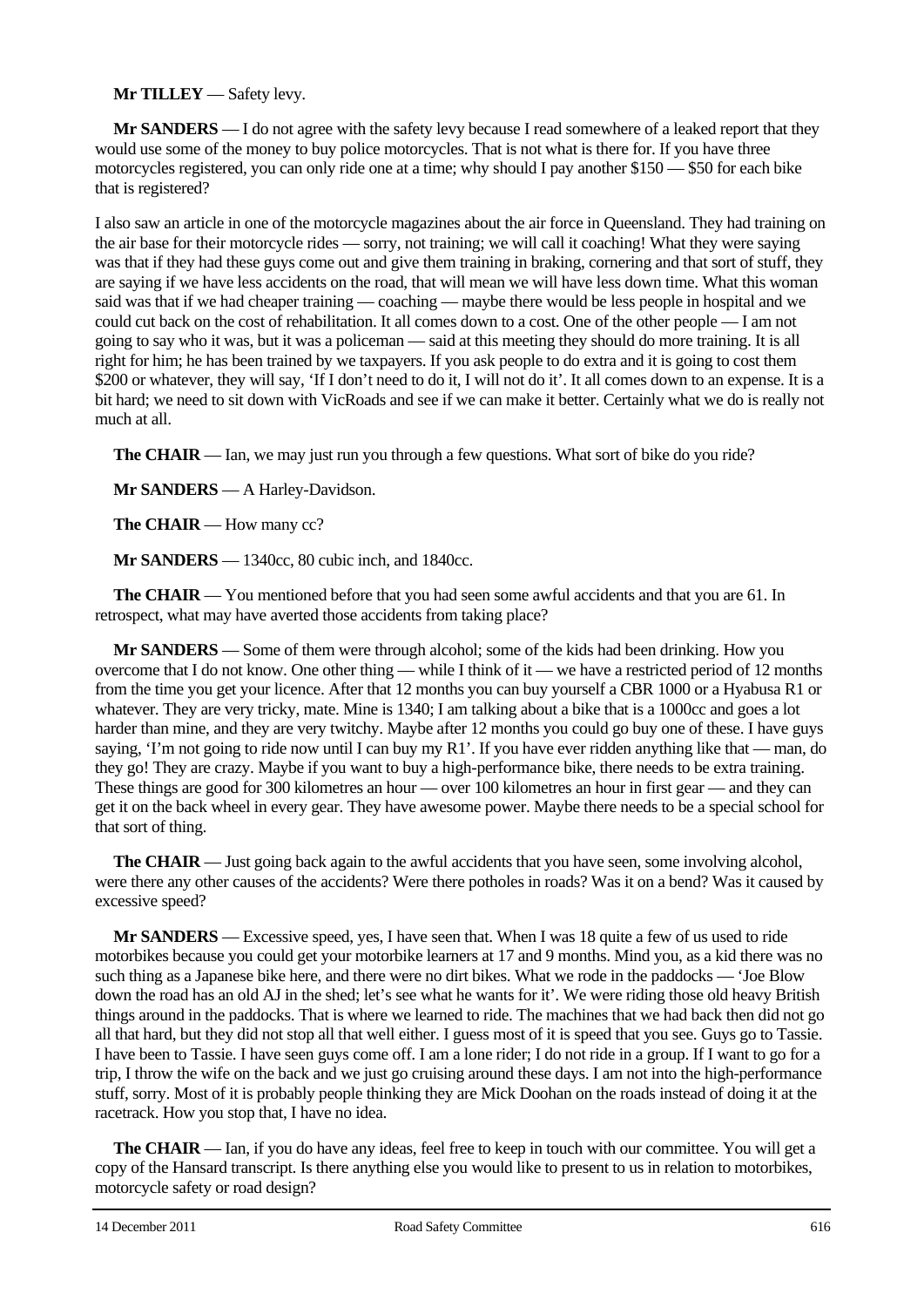**Mr SANDERS** — I am a bit involved with Daryl with the road wires down here. We just saw some photos of what they have done up on one of the mountain roads. That is a good thing. I am not a great believer in this wire rope stuff, but I know it is all a cost thing. I try to read a lot of motorcycle magazines and you see articles in there of what has happened to people and all of that sort of stuff. Our roads, yeah, this road from here to Hotham is not a nice ride anymore. It is undulating and broken. You come around the corner and, 'Oh, that is not good'. To give you an example, if I ride from here to Sale, I stick in the right-hand lane, even when there is a passing lane, and even if there is no other traffic around. I do not like the left-hand lane, especially in those passing lanes, because it is all broken and rough.

**Mr TILLEY** — So you risk copping it to get into a zone over 80 kilometres an hour?

**Mr SANDERS** — Sorry?

**Mr TILLEY** — If your speed zone is higher than 80 kilometres an hour and you are not in the left-hand lane, you are prepared to take the risk and get an infringement?

**Mr SANDERS** — Yes.

**Mr TILLEY** — That is based on infrastructure?

**Mr SANDERS** — Yes.

**Mr TILLEY** — Could we briefly talk about ABS?

**Mr SANDERS** — ABS?

**Mr TILLEY** — On motorcycles.

**Mr SANDERS** — I would not know. I have never ridden one with ABS.

**Mr TILLEY** — Okay.

**Mr SANDERS** — Are you saying should it be compulsory?

**Mr TILLEY** — It is probably fair to say that if you have not used it, or have not had anything to do with it — but if you do have a view about the good, the bad and the ugly of it, or if you have any anecdotal stories  $or$  —

**Mr SANDERS** — Have you ridden a bike with ABS?

**Mr TILLEY** — Yes, I have.

**Mr SANDERS** — What is it like?

**Mr TILLEY** — Expressing my own view on ABS? There is the good, the bad and the ugly of it in certain circumstances, absolutely.

**Mr SANDERS** — Okay. From what I have heard and read about it, there was a particular model Triumph that had ABS that you could not disconnect. They reckon, and this is only talking to friends of mine who have got it, that it is no good on gravel. So if you cannot disconnect it — does it work? I do not know. What is it like in the wet?

**Mr TILLEY** — I have found that in a straight line it is very good in the wet when you are on full lock.

**Mr SANDERS** — Right, and what about going around a bend? You should not be using your front brake anyway.

**Mr TILLEY** — In certain circumstances it might be — —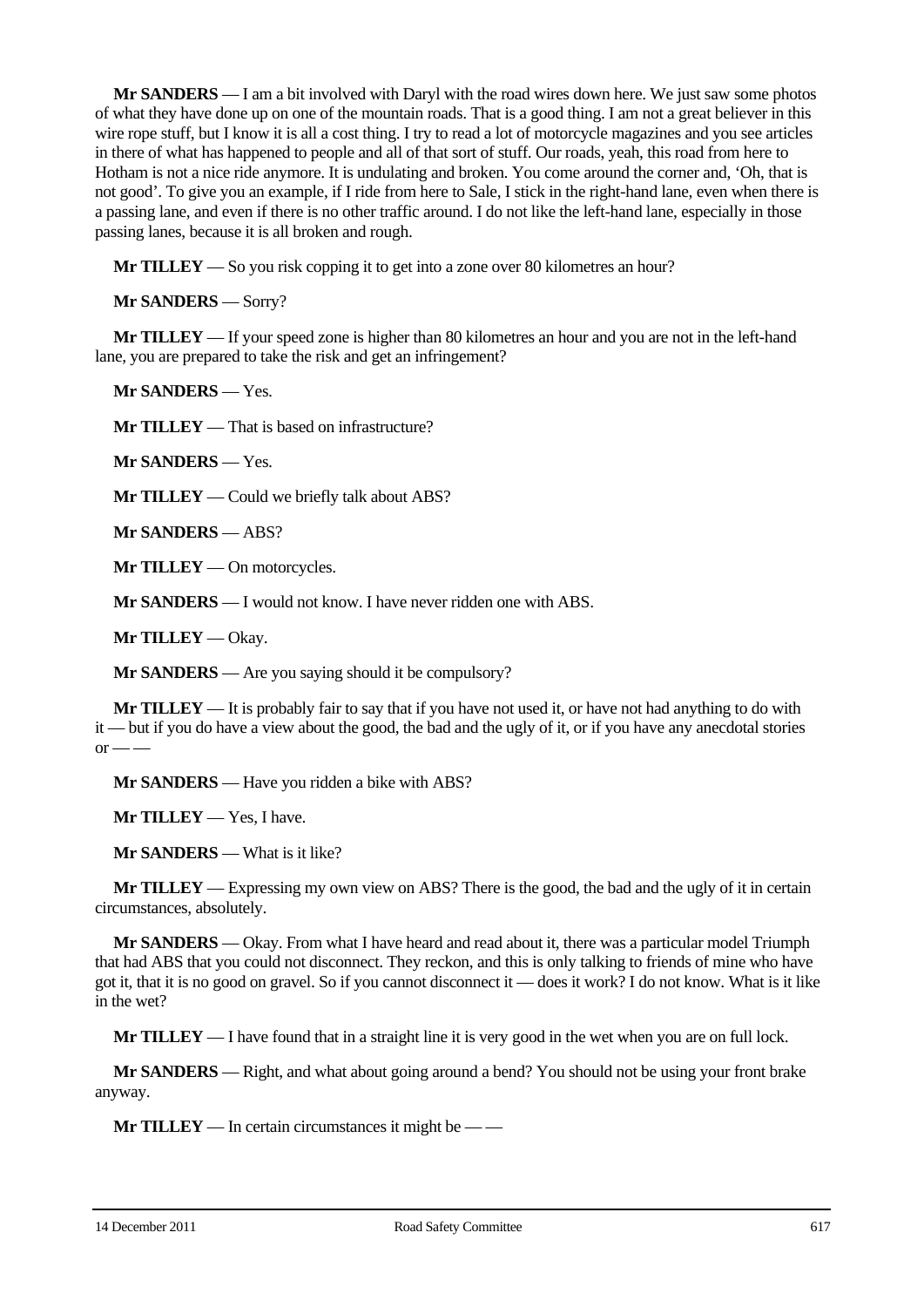**Mr SANDERS** — If you are asking me whether it should be compulsory on motorcycles, no. Simple. Linked brakes — some bikes have linked brakes. Why don't we teach people how to ride? They say, 'Don't buy a car unless it's got …' What do they call it? Braking — —

#### **Mr ELSBURY** — ESC?

**Mr TILLEY** — Electronic stability control.

**Mr SANDERS** — Yes. Well, that is fine. We put all of these things in the car, and that is terrific. Why don't we teach the nut behind the wheel how to drive properly to start with?

**The CHAIR** — On that very point, if you were designing a road-driving course, what would you put in a road licence test that might give greater awareness for motorcyclists on the road?

#### **Mr SANDERS** — Sorry?

**The CHAIR** — In teaching drivers — motorists, not motorcycle riders — what would you teach them to improve safety outcomes for motorcyclists on the road?

**Mr SANDERS** — I have really never thought about it. With students on motorcycles, I am always at them. They ride around and they are looking at the road down there, and I say, 'What are you looking down there for? What is going on up there?'. From what I have seen of people getting a car licence, they go up to VicRoads with the learner driver and they take them around the circuit. This is where you will go. I do not think they teach much about looking up and being aware. What about a head check? How many people in motor cars do head checks?

**Mr TILLEY** — I do. Every time. That has been punched into me.

#### **Mr ELSBURY** — Me too.

**The CHAIR** — Mr Sanders, if Mr Elsbury was your student at Ride-Tek, what would be the one lesson that you would send him out onto the open road with as he was just finishing your course? What is the one thing that you try to drive home to your students that they will never forget? If in fact there is one thing in your teaching material that you try to emphasise?

**Mr SANDERS** — Be aware of what is around you. My riding is country riding compared to the city. You have still got to be aware of the kangaroos you could hit on the side of the road. That little wallaby — you do not know which way he is going to hop, so just be aware — eyes up, scanning, look around. Unfamiliar road slow down. If you are not sure what is around the corner, you should not be going that hard. We teach emergency braking and what we do, and I know you have got to look after your students — I do not want them falling off and breaking their necks or smashing up my bikes or whatever. We show them the basics of how to brake in a straight line. When we are doing the licence course, I get them back and I say, 'Right, now we are going to do a bit of emergency braking. How do we get a motorcycle to stop in a hurry?'. They say, 'Er'. I say, 'All right, what speed have you had your bike up to?'. They say, 'Only what I'm allowed to'. I say, 'No, I am not a cop. What have you actually had it up to?'. 'About 120 or 130'. 'Have you tried to do an emergency stop at that speed?'. 'Oh, no'. 'Well, why are you going that fast?'. They do not even practise it.

**The CHAIR** — Mr Sanders, thank you very much for giving of your time to come along today and for your expertise. Mr Elsbury knows who to come to if he needs some further tips up this way and going down the back road near Bairnsdale. Thank you very much.

**Mr SANDERS** — Just get plenty of riding in. Just one question before I leave you — why haven't you been out on the road?

**Mr ELSBURY** — Because I do not think I have the experience yet. I really do not think that the licensing course gave me enough experience to be out there and survive.

**Mr SANDERS** — Thank you.

**Mr ELSBURY** — So I am doing more courses.